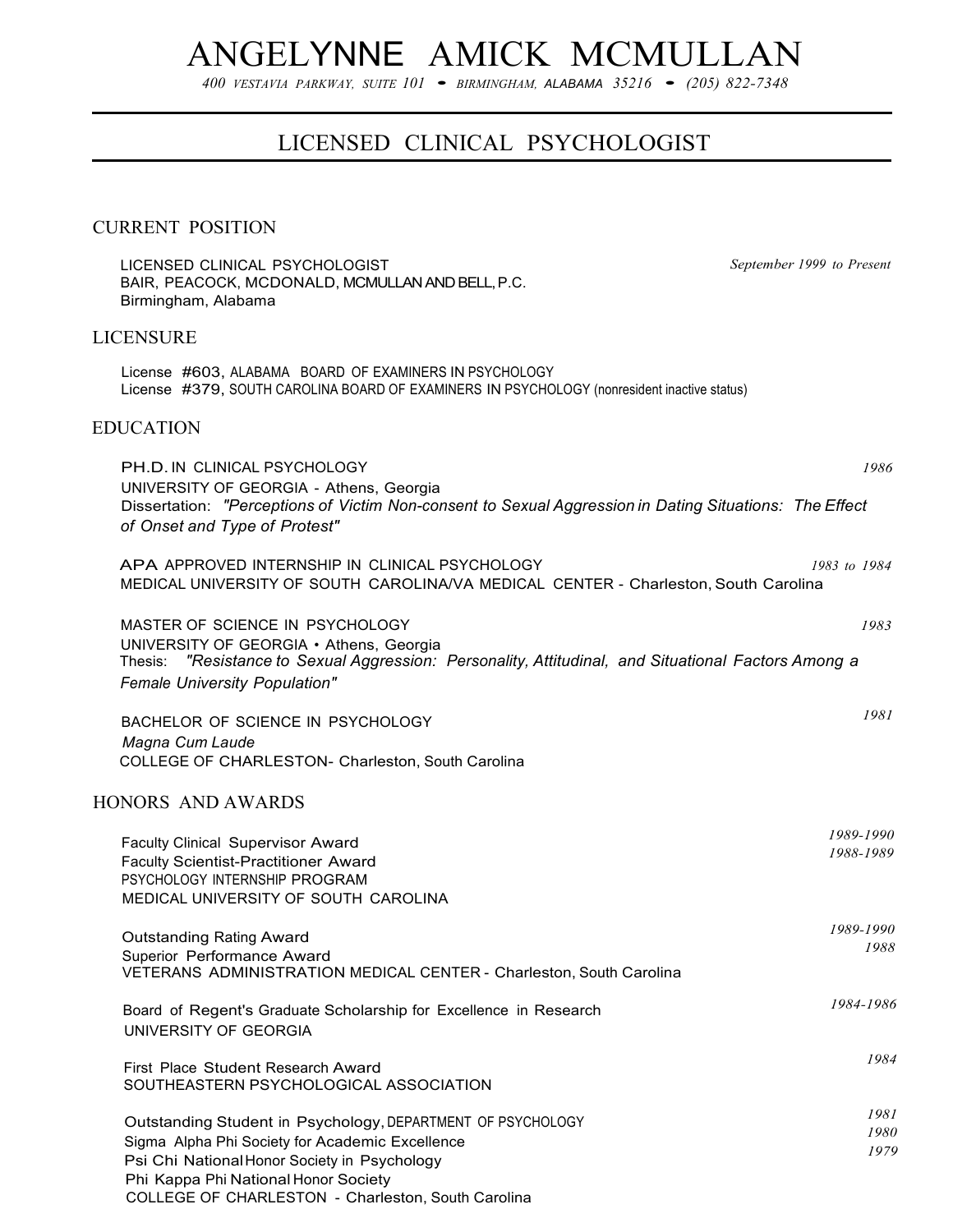# PROFESSIONAL EXPERIENCE

| <b>ACADEMIC</b>                                                                                                                                                                                    |                 |
|----------------------------------------------------------------------------------------------------------------------------------------------------------------------------------------------------|-----------------|
| Assistant Professor<br>DEPARTMENT OF PSYCHIATRY AND BEHAVIORAL NEUROBIOLOGY<br>UNIVERSITY OF ALABAMA AT BIRMINGHAM - Birmingham, Alabama                                                           | 1990 - 1992     |
| Assistant Professor<br>DEPARTMENT OF PSYCHIATRY AND BEHAVIORAL SCIENCES<br>MEDICAL UNIVERSITY OF SOUTH CAROLINA - Charleston, South Carolina                                                       | 1988-1990       |
| Instructor<br>DEPARTMENT OF PSYCHIATRY AND BEHAVIORAL SCIENCES<br>MEDICAL UNIVERSITY OF SOUTH CAROLINA - Charleston, South Carolina                                                                | 1987            |
| <b>Research Associate</b><br>DEPARTMENT OF PSYCHIATRY AND BEHAVIORAL SCIENCES<br>MEDICAL UNIVERSITY OF SOUTH CAROLINA - Charleston, South Carolina                                                 | 1986            |
| Instructor<br>DEPARTMENT OF PSYCHOLOGY<br>COLLEGE OF CHARLESTON- Charleston, South Carolina                                                                                                        | 1985            |
| <b>Teaching Assistant</b><br>DEPARTMENT OF PSYCHOLOGY<br>UNIVERSITY OF GEORGIA- Athens, Georgia                                                                                                    | 1981, 1984-1986 |
| <b>CLINICAL</b>                                                                                                                                                                                    |                 |
| <b>Director</b><br>POST-TRAUMATIC STRESS PROGRAM<br>VETERANS ADMINISTRATION MEDICAL CE TER - Charleston, South Carolina                                                                            | 1989-1990       |
| Private Practice Group Member<br>DEPARTMENT OF PSYCHIATRY AND BEHAVIORAL SCIENCES<br>MEDICAL UNIVERSITY OF SOUTH CAROLINA - Charleston, South Carolina                                             | 1986-1990       |
| <b>Clinical Psychologist</b><br>MENTAL HYGIENE CLINIC AND ALCOHOL DEPENDENCE TREATMENT PROGRAM<br>VETERANS ADMINISTRATION MEDICAL CENTER - Charleston, South Carolina                              | 1986-1989       |
| Specialties included PTSD; anxiety disorders; substance abuse; individual, couple, family and group<br>psychotherapy.                                                                              |                 |
| <b>Postdoctoral Fellow</b><br>Crime Victims Research and Treatment Center<br>DEPARTMENT OF PSYCHIATRY AND BEHAVIORAL SCIENCES<br>MEDICAL UNIVERSITY OF SOUTH CAROLINA - Charleston, South Carolina | 1986-1986       |
| Practicum Supervisor<br>CLINICAL TRAINING PROGRAM, DEPARTMENT OF PSYCHOLOGY<br>UNIVERSITY OF GEORGIA - Athens, Georgia                                                                             | 1984-1986       |
| Clinical Psychology Internship                                                                                                                                                                     | 1983-1984       |

APA APPROVED MEDICAL UNIVERSITY OF SOUTH CAROLINA AND VA MEDICAL CENTER- Charleston, South Carolina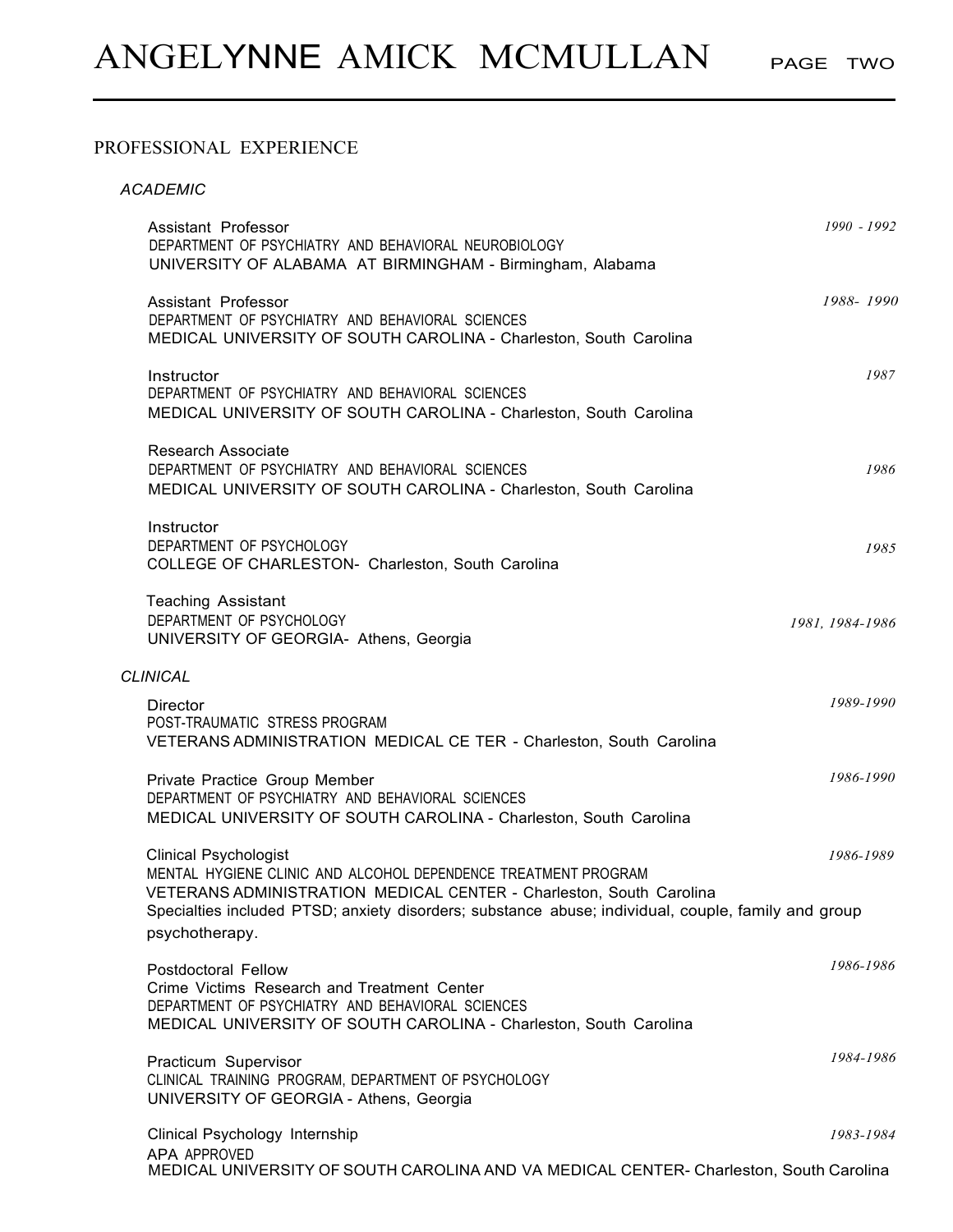# PROFESSIONAL EXPERIENCE

| CLINICAL (cont'd)                                                                                                                          |           |
|--------------------------------------------------------------------------------------------------------------------------------------------|-----------|
| Clinical Psychology Practicum<br>CLINICAL TRAINING PROGRAM, DEPARTMENT OF PSYCHOLOGY<br>UNIVERSITY OF GEORGIA - Athens, Georgia            | 1981-1983 |
| VA Trainee<br>PSYCHOLOGY SERVICE<br>VETERANS ADMINISTRATION MEDICAL CENTER - Augusta, Georgia                                              | 1982      |
| Clinical Psychology Practicum<br>DAVIDSON COLLEGE SUMMER PROGRAM<br>BROUGHTON STATE MENTAL HOSPITAL- Morganton, North Carolina             | 1980      |
| <b>TEACHING</b>                                                                                                                            |           |
| Undergraduate<br>GENERAL PSYCHOLOGY - PSYCHOLOGY OF ADJUSTMENT                                                                             |           |
| <b>Medical School</b><br>NORMAL HUMAN BEHAVIOR- PSYCHOLOGICAL AND PSYCHIATRIC ASPECTS OF MEDICAL PRACTICE                                  |           |
| Psychology Internship<br>COORDINATOR., INTERN SEMINAR PROGRAM<br>INTERN RESEARCH PRECEPTOR AND CLINICAL SUPERVISOR                         |           |
| <b>Psychiatry Residency</b><br>CLINICAL SUPERVISOR AND PTSD SEMINAR LEADER                                                                 |           |
| <b>ADMINISTRATIVE</b>                                                                                                                      |           |
| Program Director<br>POST-TRAUMATIC STRESS PROGRAM<br>VETERANS ADMINISTRATION MEDICAL CENTER - Charleston, South Carolina                   | 1989-1990 |
| Coordinator<br>ADULT CLINICAL SERVICES, CRIME VICTIMS CENTER<br>MEDICAL UNIVERSITY OF SOUTH CAROLINA - Charleston, South Carolina          | 1986-1986 |
| Coordinator<br>AMERICAN PSYCHOLOGICAL ASSOCIATION CONTINUING EDUCATION, DEPARTMENT OF PSYCHOLOGY<br>UNIVERSITY OF GEORGIA- Athens, Georgia | 1982-1983 |
| Coordinator, Graduate Recruitment<br>CLINICAL TRAINING PROGRAM, DEPARTMENT OF PSYCHOLOGY<br>UNIVERSITY OF GEORGIA - Athens, Georgia        | 1983      |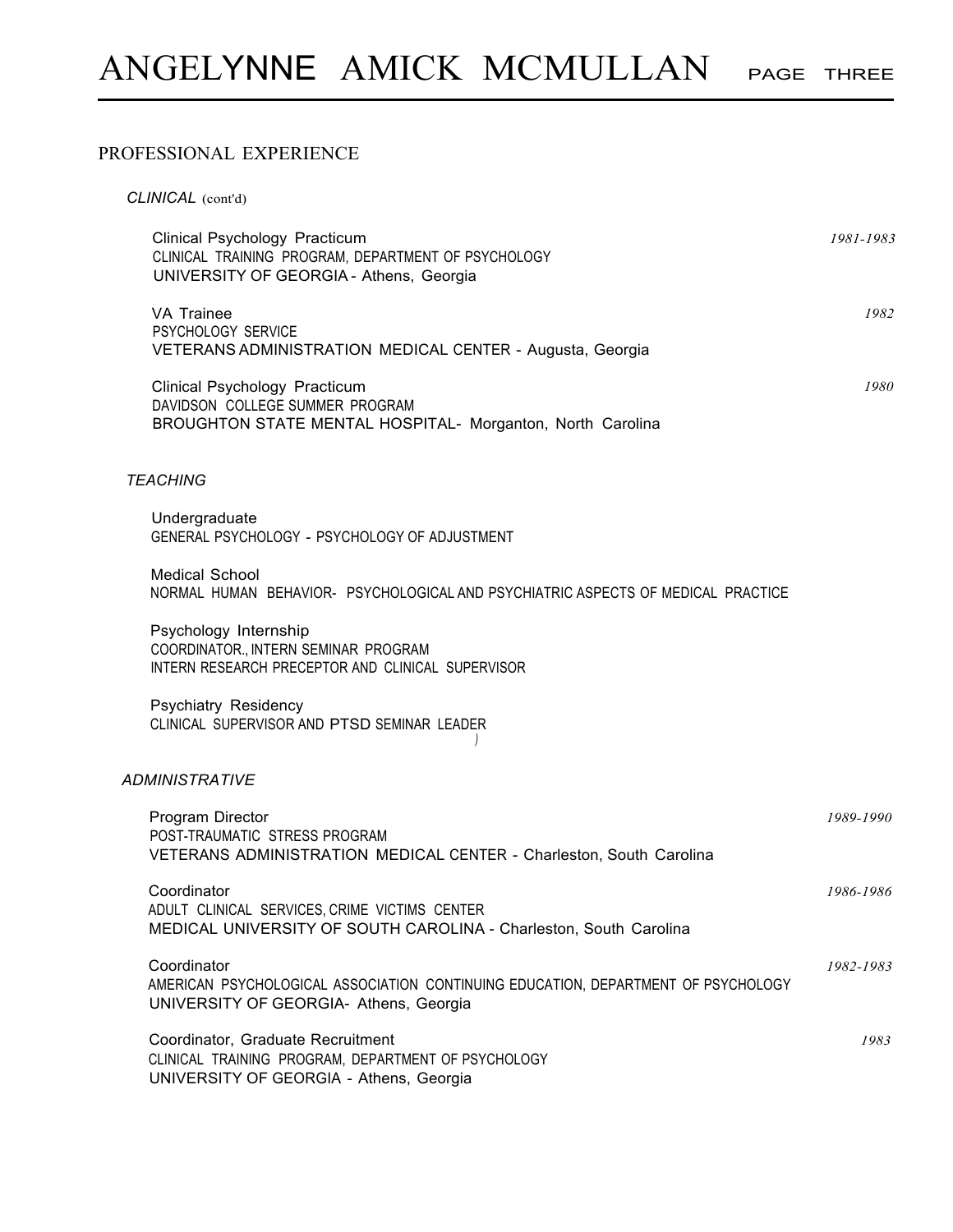# GRANT ACTIVITY

| Co-investigator<br>NATIONAL INSTITUTE OF ALCOHOL AND DRUG ABUSE<br>Risk Factors for Substance Abuse: A Longitudinal Study. Amount $$1,433,730$ .                              | 1989      |
|-------------------------------------------------------------------------------------------------------------------------------------------------------------------------------|-----------|
| Co-Investigator<br>NATIONAL INSTITUTE OF ALCOHOL AND ALCOHOLISM<br>Alcoholics with Social Phobia: Treatment Matching. Amount \$840,767.                                       | 1989      |
| Co-investigator<br>NATIONAL INSTITUTE OF JUSTICE                                                                                                                              | 1987      |
| Criminal Homicide and Alcohol-Related Vehicular Homicide: A National Study of Surviving Family<br><i>Members.</i> Amount $$149,641$ .                                         |           |
| Assistant Program Coordinator<br>OFFICE OF CRIMINAL JUSTICE, SOUTH CAROLINA DIVISION OF PUBLIC SAFETY<br>Mental Health Assistance for Victims and Witnesses. Amount \$19,969. | 1986-1987 |

# PROFESSIONAL AND CIVIC BOARDS

BIRMINGHAM COLLABORATIVE ALLIANCE BOARD MEMBER *2014-Present* 

FURMAN UNIVERSITY PARENTS COUNCIL *2012-2016* 

# PUBLICATIONS

Amick, A., & Calhoun, K. (1984). Resistance to sexual aggression: Personality, attitudinal, and situational factors. *Proceedings of Southeastern Psychological Association.*

Kilpatrick, D., & Amick, A. (1985). Rape trauma. In M. Hersen & C. G. Last (Eds.) *Behavior Therapy Casebook,* New York: Springer.

Kilpatrick, D., Best, C., Veronen, L. J., Amick, A. E. Villeponteaux, L. J., & Ruff, G. A. (1985). Mental health correlates of criminal victimization: A random community survey. *Journal of Consulting and Clinical Psychology, 53* (6), 866-873.

Amick, A., & Calhoun, K. (1987). Predictors of resistance to sexual aggression among a university female population. *Archives of Sexual Behavior, 16* (2), 153-163.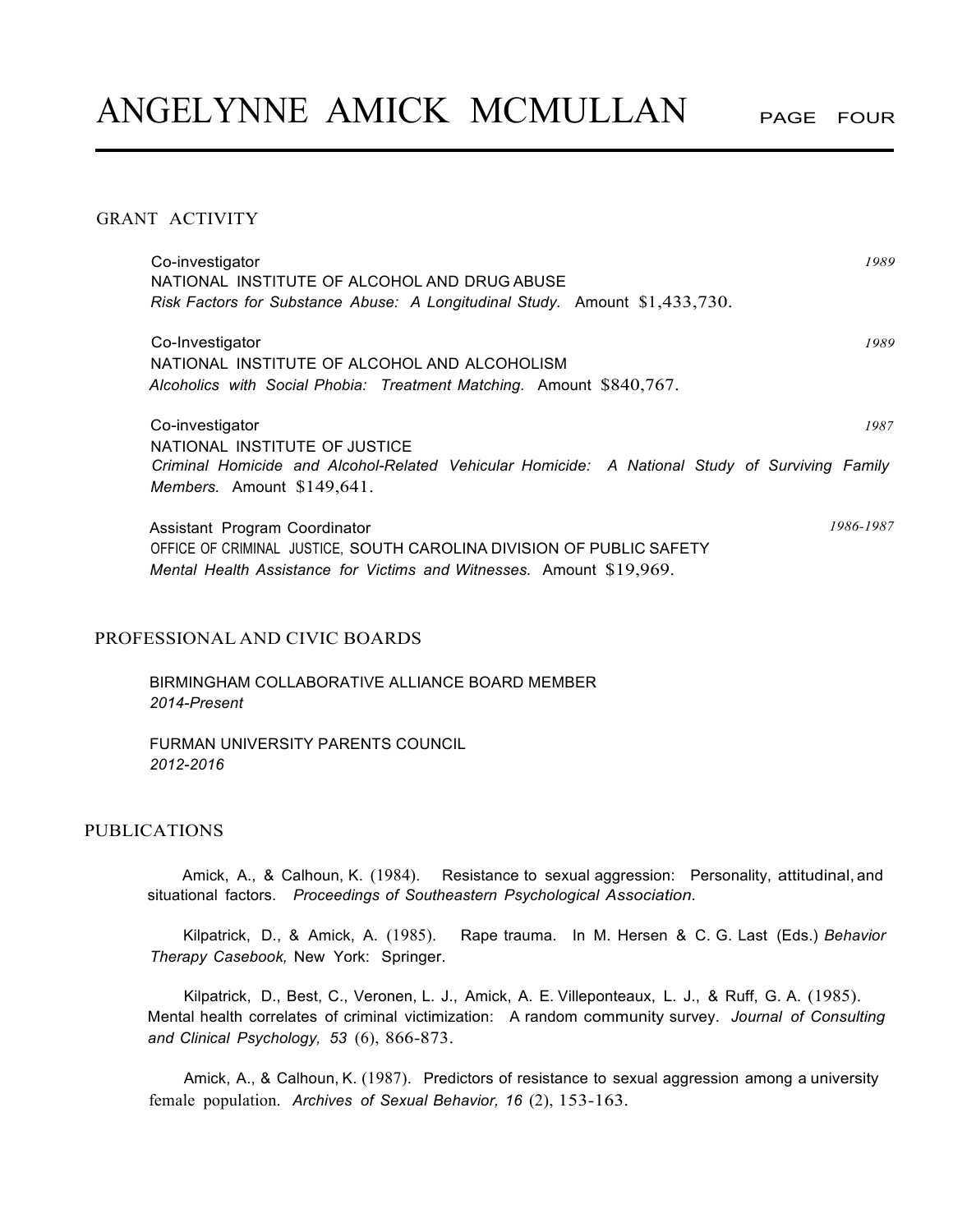#### PUBLICATIONS (cont'd)

Amick, A. E., & Kilpatrick, ·D. G. (1987). The Social Adjustment Scale-Self-Report (SAS-SR). *Dictionary of Behavioral Assessment Techniques,* edited by M. Hersen & A. S. Bellack. Elmsford,NY: Pergamon.

Seidner, A. L., Amick, A. E., & Kilpatrick, D. G. (1987). The Impact of Event Scale. *Dictionary of Behavioral Assessment Techniques.* Edited by M. Hersen & A. S. Bellack. Elmsford, NY: Pergamon.

Kilpatrick, D. G., Veronen, L. J., Saunders, B. E., Best, C. L., Amick-McMullan, A., & Paduhovich, J. (1987). *Psychological impact of crime: A study of randomly surveyed crime victims.* FinalReport, National Institute of Justice Grant #84-IJ-CX-0039. Washington, D.C.: National Institute of Justice.

Murphy, S., Kilpatrick, D. G., Amick-McMullan, A., Veronen, L. J., Paduhovich, J., Best, C. l., Villeponteaux, L. & Saunders, B. E. (1988). Current psychological functioning of child sexual assault survivors: a community study. *Journal of Interpersonal Violence,* 3(11), 55-79.

Amick-McMullan, A., Kilpatrick, D. G. & Veronen, L. J. (1989). Family survivors of homicide victims: A behavioral analysis. *Behavior Therapist,* 12(4), 75-79.

Kilpatrick, D. G., Saunders, B., Amick-McMullan,A., Best, C. & Veronen, L. (1989). Crime related post-traumatic stress disorder: An epidemiological and multivariate approach. *Behavior Therapy, 20,* 199-214.

Murphey, S. M., Amick-McMullan, A., Kilpatrick, D. G., Haskett, M., Best, C., & Saunders, B. (1988). Rape victim self-esteem: A longitudinal analysis. *Journal of Interpersonal Violence,* 3(4), 355- 370.

Amick-McMullan, A., Kilpatrick, D. G., Veronen, L. J., & Smith, S. (1989). Family members of homicide victims: Theoretical perspectives and an exploratory study. *Journal of Traumatic Stress,* 2(1), 21-36.

Kilpatrick, D. G., Amick-McMullan, A., & Resnick, H. (1990). *Family survivors of homicide victims: A national study.* Final Report, National Institute of Justice, Grant #87-IJ-CX-0017. Washington, D.C.: National Institute of Justice.

Jackson, J., Calhoun, K., Amick, A., Maddever, H., & Habif, V. (1990). Young adult women who experienced childhood intrafamilial sexual abuse: Subsequent adjustment. *Archives of Sexual Behavior,* 19 (3), 211-221.

Amick-McMullan, A., Kilpatrick, D. G. & Resnick, H. (1991). Homicide as a risk factor for PTSD among family survivors. *Behavior Modification,* 15(4), 545-559.

# PRESENTATIONS

Maddever, H., Calhoun, K., Jackson, J., Amick, A., & Habif, V. (1982,November). *Aspects of the incest experience that predict adult adjustment.* Paper presented at the annual meeting of the Association for Advancement of Behavior Therapy, Los Angeles, California.

Amick, A., & Calhoun, K. (1984, March). *Resistance to sexual aggression: Personality, attitudinal, and situational factors.* Paper presented at the annual meeting of the Southeastern Psychological Association, New Orleans, Louisiana.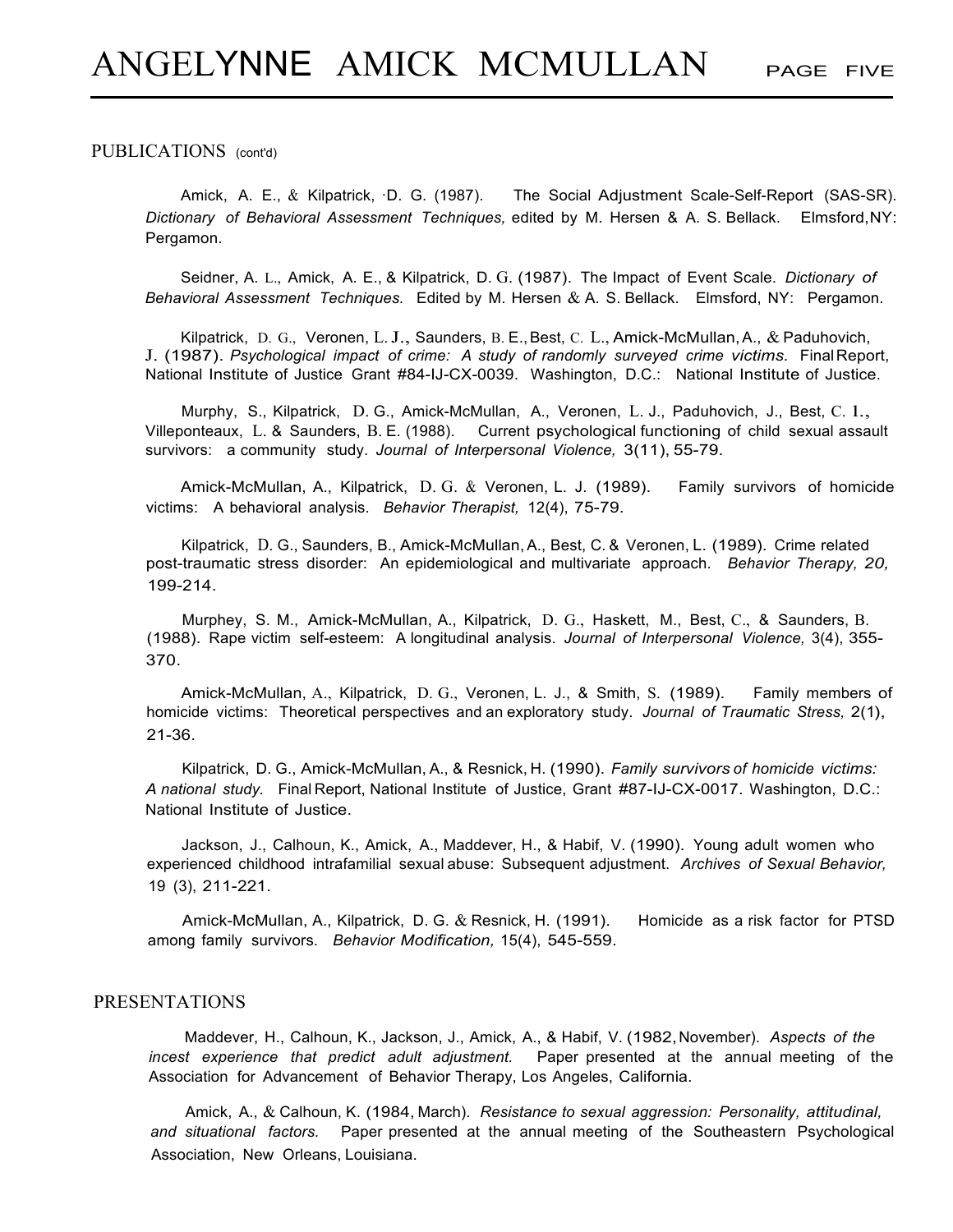#### PRESENTATIONS (cont'd)

Kilpatrick, D., Amick, A., & Veronen, L. (1984, March). *Sexual assault victims: Whom do they tell and where do they seek help?* Paper presented at the annual meeting of the Southeastern Psychological Association, New Orleans, Louisi na.

Kilpatrick, D., & Amick, A. (1984, August). *lntrafamilial and extrafamilial sexual assault: Results of a random community survey.* Paper presented at the Second National Conference for Family Violence Researchers, Durham, New Hampshire.

Kilpatrick, D., Best, C., Amick, A., & Veronen, L. (1984, November). *Psychophysiological assessment in the treatment of rape-induced anxiety: Historical perspectives and future directions.*  Paper presented at the annual meeting of the Association for Advancement of Behavior Therapy, Philadelphia, Pennsylvania.

Amick, A., & Calhoun, 1<. (1985, November). *Perceptions of a date rape situation.* Paper presented at the annual meeting of the Association for Advancement of Behavior Therapy, Houston, Texas.

Kilpatrick, D. G., Best, C. L. Veronen, L. J., Villeponteaux, L., & Amick-McMullan, A. (1986, March). *Predicting the impact of a stressful life experience: Criminal victimization.* Paper presented at the annual meeting of The Society of Behavioral Medicine, San Francisco, California.

Calhoun, K., Kelley, S., Amick, A., & Gardner, R. (1986, March). *Patterns of coercive sexual behavior among male university students.* Paper presented at the annual meeting of the Southeastern Psychological Association, Orlando, Florida.

Amick-McMullan, A., & Kilpatrick, D. G. (1986, May). *Impact of child sexual victimization on likelihood of subsequent victimization.* Paper presented in panel on the "Impact of Child Sexual Abuse: Recent Research Findings," at the 4th Annual National Conference on Sexual Victimization of Children, New Orleans, Louisiana.

Amick-McMullan,A., Calhoun,K., & Jackson, J. (1986,May). *Assessment of the impact of incest on adult functioning.* Paper presented at the 4th Annual National Conference on Sexual Victimization of Children, New Orleans, Louisiana.

Amick-McMullan,A., & Kilpatrick, D. (1986, May). *Predicting development of post-traumatic stress disorder among crime victims.* Paper presented at the annual meeting of the South Carolina Psychological Association, Hilton Head Island, South Carolina.

Kilpatrick, D. G., Amick-McMullan, A., Veronen, L. J., Best, C. L., & Villeponteaux, L. (1986, August). *Type of criminal victimization and post-traumatic stress disorder.* Paper presented at the annual convention of the American Psychological Association, Washington, DC.

Kilpatrick, D. G., Amick-McMullan, A., & Best, C. L. (1986, November). *Behavior therapy in the courtroom: Helping victims with court-related stress.* Paper presented at the annual meeting of the association for Advancement of Behavior Therapy, Chicago, Illinois.

Kilpatrick, D., Best, C., & Amick-McMullan, A. (1986, October). *Criminal victimization: A risk factor for long-term mental health problems.* Paper presented at the American Society of Criminology, Atlanta, Georgia.

Amick-McMullan, A., Kilpatrick, D., & Best, C. (1987, March). *Survivors of homicide victims: The case for stress.* Paper presented at the Society of Behavioral Medicine, Washington, D.C.

Amick-McMullan, A., Kilpatrick, D. G., Best, C. L. Veronen, L. (1987,July). *Survivors of homicide victims: Individual and faml'ly trauma.* Paper presented at the Family Violence Research Conference, Durham, New Hampshire.

Kilpatrick, D. G., Amick-McMullan, A., Saunders, 8., Best, C. L. & Von, J. (1987, July). *Family members of homicide victims: The forgotten victims of violence.* Paper presented at the Family Violence Research Conference, Durham, New Hampshire.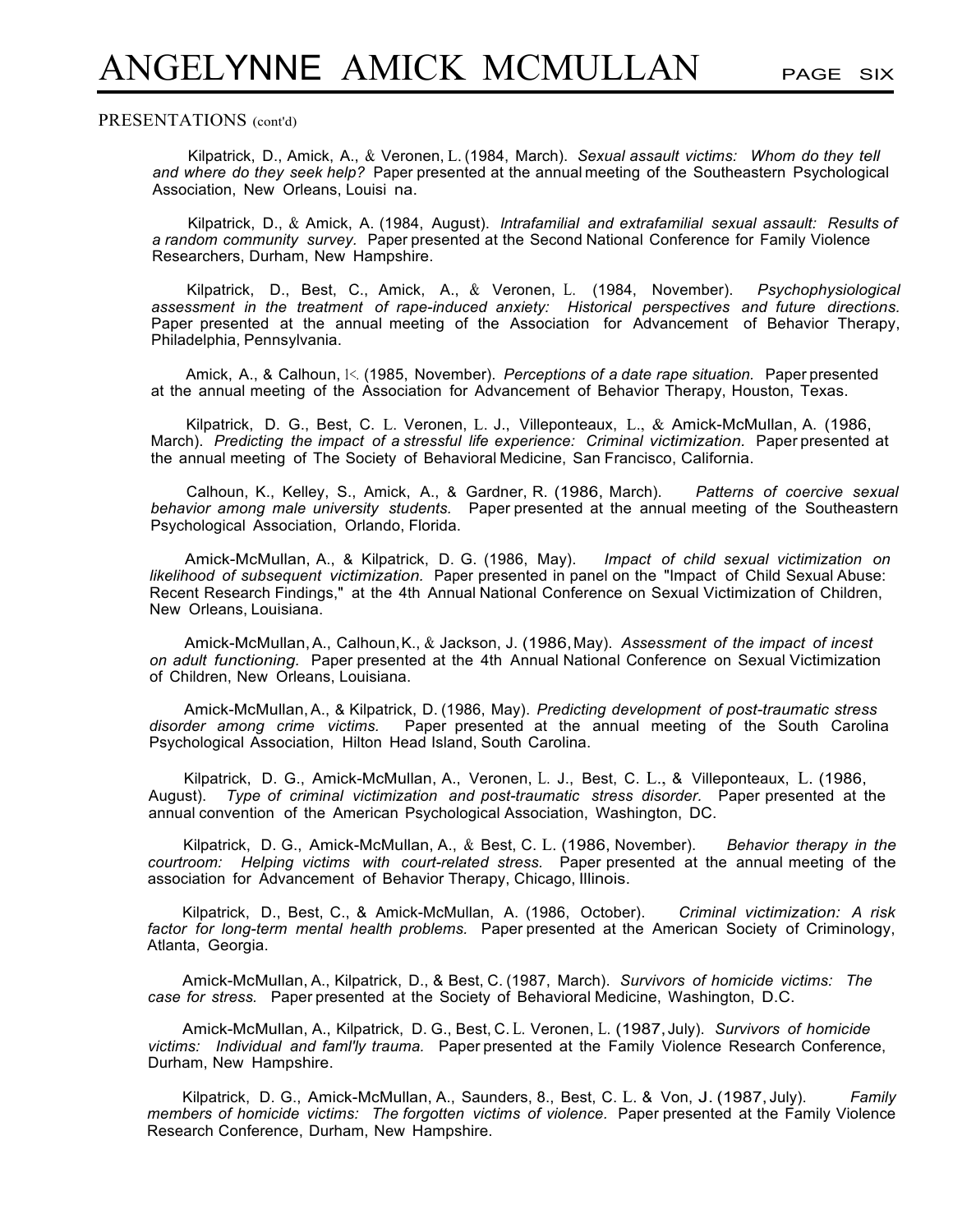#### PRESENTATIONS (cont'd)

Amick-McMullan, A., Kilpatrick, D. G., & Saunders, B. (1988, April). *Indirect victims of homicide: an epidemiological study.* Paper presented at the Society of Behavioral Medicine, Boston, Massachusetts.

Kilpatrick, D. G., Best, C. L., Saunders, B. E., Amick-McMullan,A., Lipovsky, J. A., & Haskett, M. (1988, August). *Does victim's acknowledgement of rape influence risk of current mental health disorders?* Paper presented at the annual meeting of the American Psychological Association, Atlanta, Georgia.

Kilpatrick, D. G., Best, C. L., & Amick-McMullan, A. (1988, September). *Victims of sexual assault: a behavioral* assessment *and treatment workshop.* Paper presented at the World Congress of Behavior Therapy, Edinburgh, Scotland.

Amick-McMullan, A., Kilpatrick, D. G., & Veronen, L. (1988, November). *Survivors of homicide victims: A behavioral conceptualization.* Paper presented at the annual meeting of the Association for Advancement of Behavior Therapy, New York, New York.

Kilpatrick, D. G., & Amick-McMullan, A., (1988, November). *Can self-report inventories discriminate cases of crime-related post-traumatic stress disorder?* Paper presented at the annual meeting of the Association for Advancement of Behavior Therapy, New York, New York.

Amick-McMullan, A., & Kilpatrick, D. G., (1988, October). *Survivors of homicide victims: national prevalence and psychological adjustment.* Paper presented at the annual meeting of the Society for Traumatic Stress Studies, Dallas, Texas.

Kilpatrick, D. G., Amick-McMullan,A., and Resnick,H. S. (1988,September). *Preliminary research data on post traumatic stress disorder following murders and drunk driving crashes.* Paper presented at the National Organization for Victim Assistance (NOVA) 14th annual meeting, Tucson, Arizona.

Amick-McMullan, A., Kilpatrick, D. G., Resnick, H. S. and Saunders, B. E. (1989, March). *Public health implications of homicide for surviving family members: an epidemiological study.* Paper presented at the annual meeting of the Society of Behavioral Medicine, San Francisco, California.

Amick-McMullan, A., Kilpatrick, D. G., and Resnick, H. S. (1989, August). *Secondary victims of violence* - *family survivors of homicide victims.* Paper presented at the annual meeting of the American Psychological Association, New Orleans, Louisiana.

Kilpatrick, D. G., Amick-McMullan, A., Resnick, H. & Saunders, B. E. (1989, August). *Family members of homicide victims: search for meaning and post-traumatic stress disorder.* Paper presented at the annual meeting of the American Psychological Association, New Orleans, Louisiana.

Amick-McMullan,A. (1989, August). *Survivors of vehicular crashes.* Paper presented at the annual meeting of the National Organization of Victim Assistance, Chicago, Illinois.

Von, J., Kramer, T., & Amick-McMullan, A. (1989, October). *Adult survivors of child sexual abuse: Intervention and care.* Paper presented at the annual meeting of the Society for Traumatic Stress Studies, San Francisco, California.

Amick-McMullan, A., Kilpatrick, D. G., & Resnick,H. (1989,November). *Homicide as a risk factor for PTSD among family survivors.* Paper presented at the annual meeting of the American Association of Behavior Therapy, Washington, DC.

Kilpatrick, D. G., Best, C. L., Amick-McMullan, A., Saunders, B., Sturgis, E., Resnick, H., & Veronen, L. (1989,November). *Criminal victimization, PTSD and substance abuse: A prospective study.*  Paper presented at the annual meeting of the American Association of Behavior Therapy, Washington, DC.